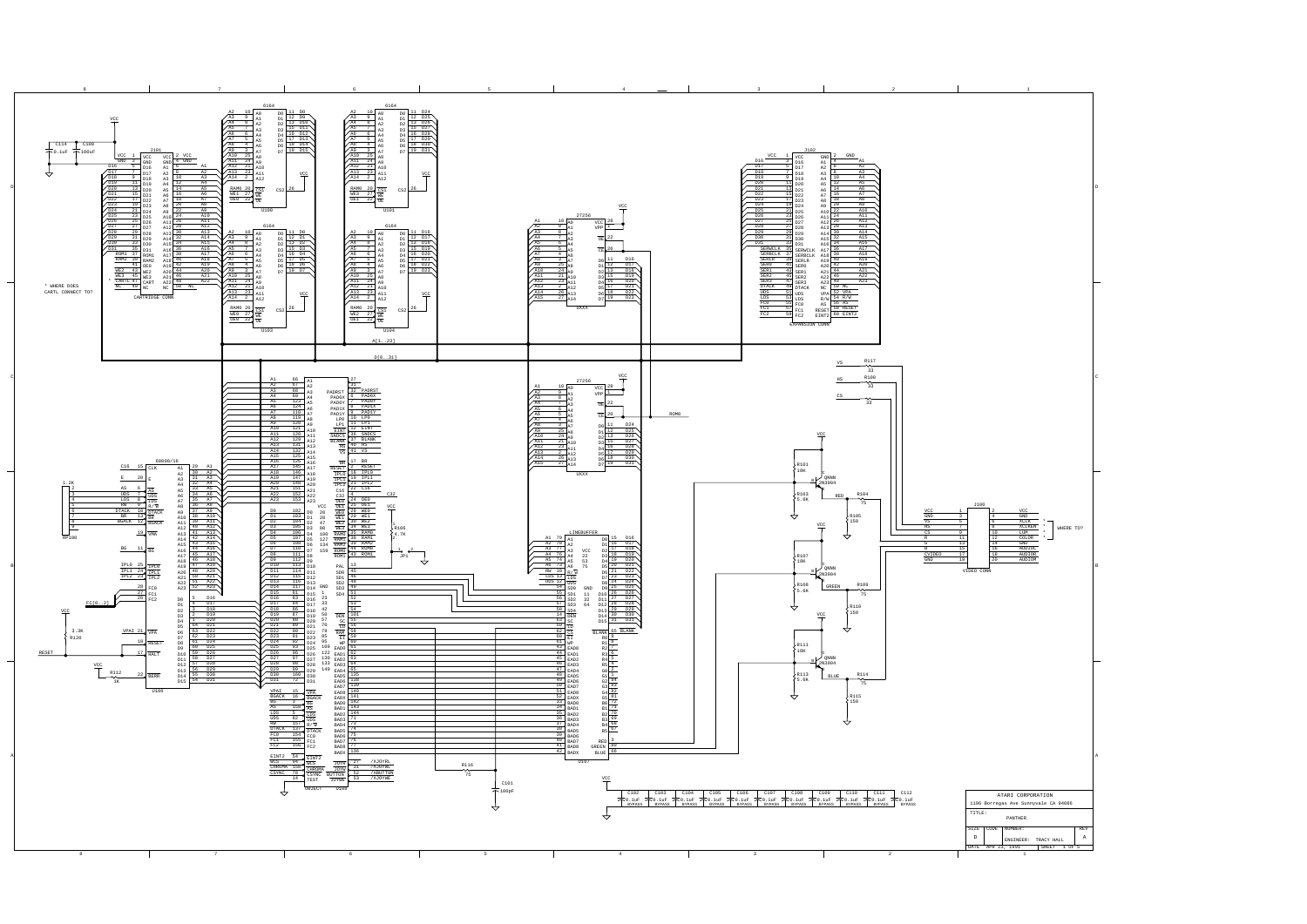| $\rightsquigarrow$<br>$rac{VCC}{T}$<br>, R210<br>$\frac{1}{150}$ | $-000$<br>$- - -$<br>LED<br>$\tilde{\mathscr{F}}$<br>$\mathop{\rm CRNNN}\nolimits$<br>ई |   | vcc<br>R200,<br>$\begin{array}{c}\n\frac{1}{2} & \frac{1}{2} \\ \frac{1}{2} & \frac{1}{2}\n\end{array}$<br>LM556<br>$\begin{tabular}{c c c} \multicolumn{1}{ c }{10} & \multicolumn{1}{ c }{\multicolumn{1}{ c }{\multicolumn{1}{c }{\multicolumn{1}{c }{\multicolumn{1}{c }{\multicolumn{1}{c }{\multicolumn{1}{c }{\multicolumn{1}{c }{\multicolumn{1}{c }{\multicolumn{1}{c }{\multicolumn{1}{c }{\multicolumn{1}{c }{\multicolumn{1}{c }{\multicolumn{1}{c }{\multicolumn{1}{c }{\multicolumn{1}{c }{\multicolumn{1}{c }{\multicolumn{1}{c }{\multicolumn{1}{c }{\$<br>PAD1X<br>U201<br>C202<br>不. $01$ $uF$<br><u>/CC</u><br>R202<br>يمد<br>1 M<br>LM556<br>$\begin{array}{c cc}\n4 & \text{RES} & \text{THR} \\ \hline\n5 & \text{OUT} & \text{DIS} \\ \hline\n6 & \text{TRG} & \text{CV}\n\end{array}$<br>PADOY<br>U202<br>C204<br>$\uparrow$ .01uF<br>PADRST<br>vcc<br>, R205,<br>∼<br>1 M<br>LM556<br>$\begin{array}{c cc}\n10 & \text{RES} & \text{THR} \\ \hline\n9 & \text{OUT} & \text{DIS} \\ \hline\n8 & \text{TRG} & \text{CV}\n\end{array}$<br>$\ensuremath{\mathrm{PADIY}}$<br>U203<br>C207<br>$\div$ .01uF | R201<br>3470<br>C203<br>$\bar{\tau}$ 600pF<br>4.7K<br>$\overline{\mathbf{r}}$<br>$\begin{array}{r} \begin{array}{r} \hline \text{3} \\ \hline 6 \\ \hline 7 \\ \hline 8 \\ \hline 9 \\ \hline \end{array} \\ \hline \text{RP201} \end{array}$<br>R203<br>470<br>C205<br>$\frac{1}{\sqrt{1}}$ 600pF<br>$\overline{\phantom{a}}$<br>R206<br>2470<br>C208<br>$\div$ 600pF<br>↚ | U204<br>$\begin{array}{ c c } \hline \text{2} & \text{BD0} \\ \hline \text{3} & \text{BD1} \\ \hline \text{4} & \text{BD2} \\ \hline \text{5} & \text{BD3} \\ \hline \end{array}$<br>$\downarrow$<br>, R204<br>$\frac{1}{10K}$<br>1N914<br>C206<br>CR200<br>$\pm$ 2.2uF<br>↽<br>BD[03] | $\begin{tabular}{c c c} \multicolumn{1}{c}{LS244} \multicolumn{1}{c}{15244} \multicolumn{1}{c}{15244} \multicolumn{1}{c}{180} \multicolumn{1}{c}{2} \multicolumn{1}{c}{180} \multicolumn{1}{c}{180} \multicolumn{1}{c}{180} \multicolumn{1}{c}{180} \multicolumn{1}{c}{180} \multicolumn{1}{c}{180} \multicolumn{1}{c}{180} \multicolumn{1}{c}{180} \multicolumn{1}{c}{180} \multicolumn{1}{c}{180} \multicolumn{1}{c}{1$<br>U205<br>$/\mbox{XBUTTON}$<br>$rac{VCC}{T}$ | $\begin{array}{ c c } \hline {\rm JOY} & 1 & 3 \\ \hline {\rm JOY} & 2 & 4 \\ \hline {\rm JOY} & 5 & 7 \\ \hline {\rm JOY} & 5 & 7 \\ \hline {\rm JOY} & 6 & 8 \\ \hline {\rm JOY} & 7 & 9 \\ \hline \end{array}$<br>RP202<br>$\begin{array}{r} \sqrt{\frac{30Y-4}{10Y-5}} \\ \hline 0 \\ \sqrt{\frac{30Y-6}{10Y-7}} \\ \end{array}$<br>$^{\mathrm{T}}$ LNN<br>$T_{\rm LNN}$<br>$\frac{T}{T}$ LNN<br>$\frac{T}{T}$ LNN $\frac{T}{T}$<br>BD <sub>0</sub><br>$T_{LND}$<br>$T_{LND}$<br>$\ensuremath{\mathrm{GND}}$<br>$^{\mathrm{T}}$ LNN<br>BD1<br>$\begin{tabular}{c} T & LNN \\ \hline T & LNN \\ \hline T & LNN \\ \end{tabular}$<br>JOY15<br>$\frac{J0Y14}{J0Y13}$<br>$T_{\rm LNN}$<br>$^{\mathrm{T}}$ LNN<br><sup>r</sup> LNN<br>JOY3<br>$\frac{10000}{1000}$<br><sup>T</sup> LNN<br>$\frac{\text{T}}{\text{T}}$ LNN<br>$\frac{\text{T} \text{ LNN}}{\text{T} \text{ LNN}}$<br>BD <sub>2</sub><br>$VCC$<br>$T_{LNN}$<br>$\ensuremath{\underline{\text{GND}}}$<br>$T$ LNN<br>BD3<br>$^{\mathrm{\scriptscriptstyle T}}$ LNN<br>JOY11<br>$T_{\rm LNN}$<br>$\frac{10\times8}{10\times10}$<br>$\frac{\text{T LNN}}{\text{T LNN}}$<br>$\mathrm{^{T}LM}$<br>$^{\Gamma}$ LNN | LP1<br>J200<br>$\overline{2}$<br>4<br>5 <sub>1</sub><br>6 <sup>1</sup><br>8<br>$\sqrt{a}$<br>10<br>$\overline{11}$<br>12<br>$\begin{array}{r}\n\phantom{0}13 \\ \hline\n\phantom{0}14 \\ \hline\n\phantom{0}15\n\end{array}$<br>$DM-15S$<br>CONTROLLER 1<br>LP0<br>J201<br>$\overline{\mathbf{3}}$<br>4<br>5<br>$-6$<br>7<br>9<br>10<br>11<br>$\begin{array}{r}\n\phantom{-}12 \\ \hline\n\phantom{-}13 \\ \hline\n\phantom{-}14\n\end{array}$<br>15<br>$DM-15S$<br>CONTROLLER 0<br>ATARI CORPORATION<br>1196 Borregas Ave Sunnyvale CA 94086<br>$\texttt{TIME}$ :<br>PANTHER/JOYSTICKS<br>SIZE CODE NUMBER:<br>REV |
|------------------------------------------------------------------|-----------------------------------------------------------------------------------------|---|-------------------------------------------------------------------------------------------------------------------------------------------------------------------------------------------------------------------------------------------------------------------------------------------------------------------------------------------------------------------------------------------------------------------------------------------------------------------------------------------------------------------------------------------------------------------------------------------------------------------------------------------------------------------------------------------------------------------------------------------------------------------------------------------------------------------------------------------------------------------------------------------------------------------------------------------------------------------------------------------------------------------------------------------------------------------------------------------------------------------------------|-----------------------------------------------------------------------------------------------------------------------------------------------------------------------------------------------------------------------------------------------------------------------------------------------------------------------------------------------------------------------------|----------------------------------------------------------------------------------------------------------------------------------------------------------------------------------------------------------------------------------------------------------------------------------------|-------------------------------------------------------------------------------------------------------------------------------------------------------------------------------------------------------------------------------------------------------------------------------------------------------------------------------------------------------------------------------------------------------------------------------------------------------------------------|--------------------------------------------------------------------------------------------------------------------------------------------------------------------------------------------------------------------------------------------------------------------------------------------------------------------------------------------------------------------------------------------------------------------------------------------------------------------------------------------------------------------------------------------------------------------------------------------------------------------------------------------------------------------------------------------------------------------------------------------------------------------------------------------------------------------------------------------------------------------------------------------------------------------------------------------------------------------------------------------------------------------------------------------------------------------------------------------------------------------------------------------------------------------------|---------------------------------------------------------------------------------------------------------------------------------------------------------------------------------------------------------------------------------------------------------------------------------------------------------------------------------------------------------------------------------------------------------------------------------------------------------------------------------------------------------------------------------------------------------------------------------------------------------------------|
|                                                                  | 7                                                                                       | 6 | $5 -$                                                                                                                                                                                                                                                                                                                                                                                                                                                                                                                                                                                                                                                                                                                                                                                                                                                                                                                                                                                                                                                                                                                         | 4                                                                                                                                                                                                                                                                                                                                                                           |                                                                                                                                                                                                                                                                                        | $\overline{\mathbf{3}}$                                                                                                                                                                                                                                                                                                                                                                                                                                                 | $\overline{\phantom{a}}$                                                                                                                                                                                                                                                                                                                                                                                                                                                                                                                                                                                                                                                                                                                                                                                                                                                                                                                                                                                                                                                                                                                                                 | $\mathbb D$<br>$\,$ A $\,$<br>${\small \texttt{ENGINEER}:} \qquad {\small \texttt{TRACY HALL}}$<br>DATE APR 23,1991<br>SHEET 2 OF 5<br>$\mathbf{1}$                                                                                                                                                                                                                                                                                                                                                                                                                                                                 |
|                                                                  |                                                                                         |   |                                                                                                                                                                                                                                                                                                                                                                                                                                                                                                                                                                                                                                                                                                                                                                                                                                                                                                                                                                                                                                                                                                                               |                                                                                                                                                                                                                                                                                                                                                                             |                                                                                                                                                                                                                                                                                        |                                                                                                                                                                                                                                                                                                                                                                                                                                                                         |                                                                                                                                                                                                                                                                                                                                                                                                                                                                                                                                                                                                                                                                                                                                                                                                                                                                                                                                                                                                                                                                                                                                                                          |                                                                                                                                                                                                                                                                                                                                                                                                                                                                                                                                                                                                                     |

A

B

D

D

B

A

8 7 7 8 6 7 5 7 8 4 7 8 3 7 2 7 1

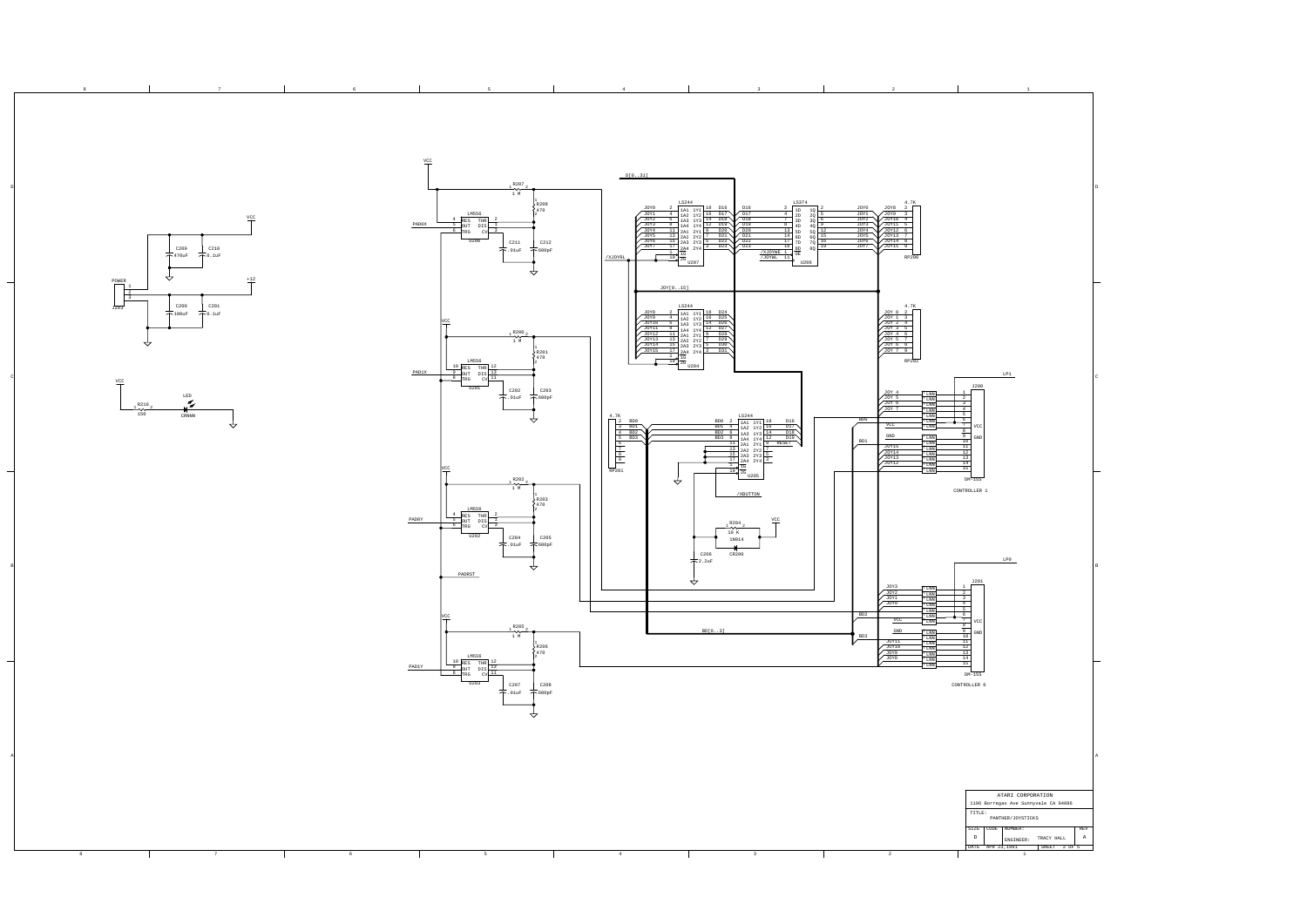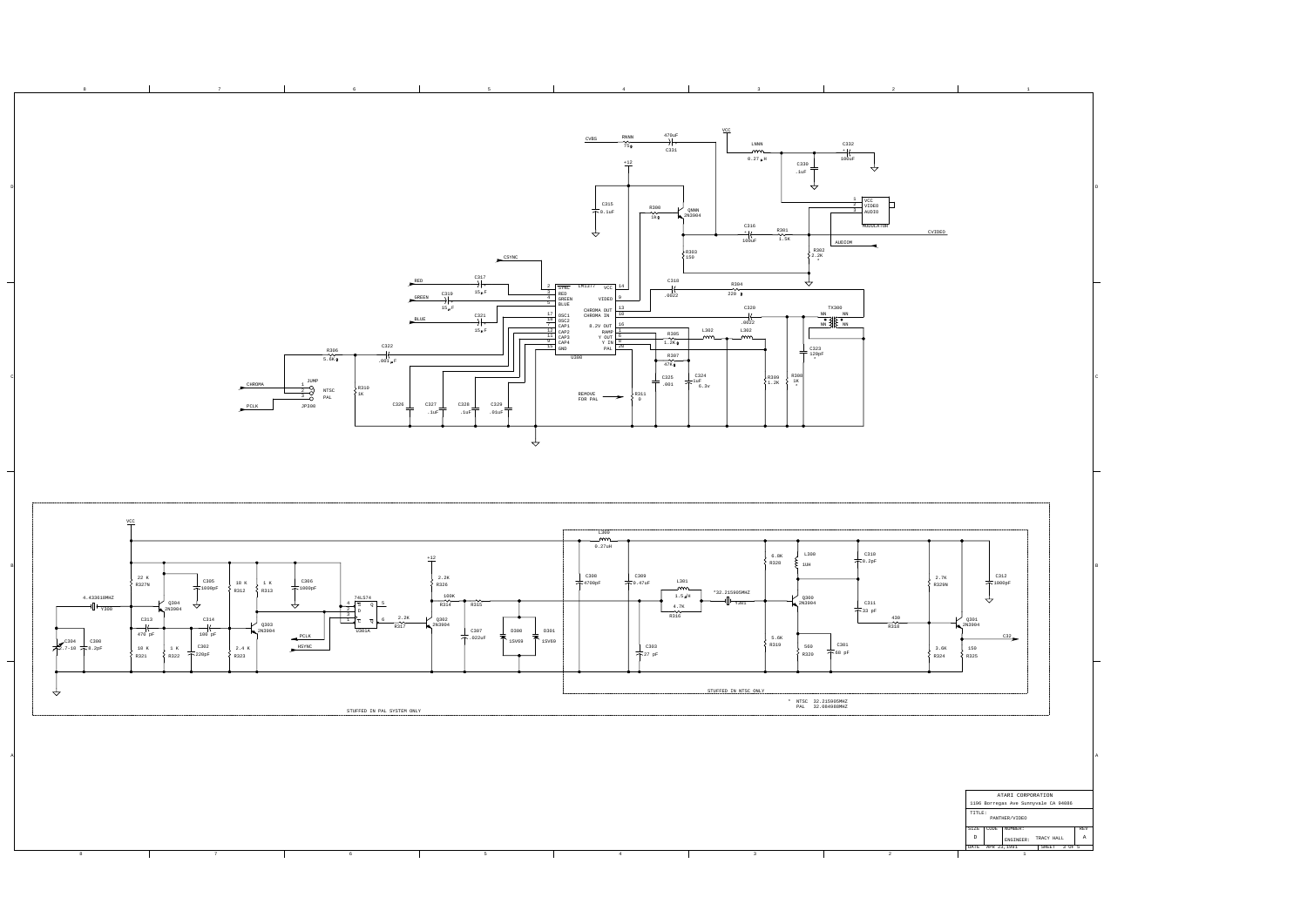

A

B

D